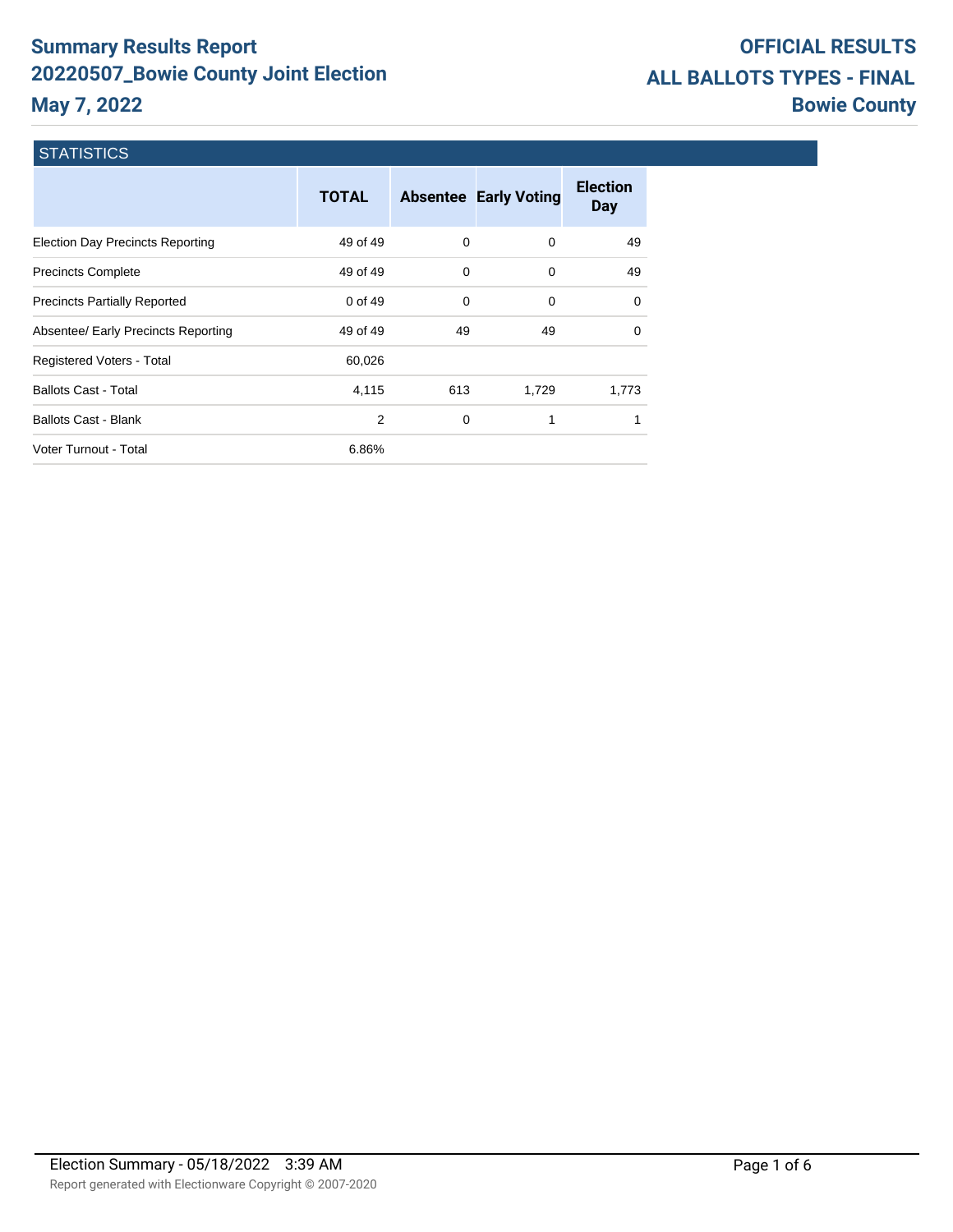#### **STATE PROP 1**

Vote For 1

|                         | <b>TOTAL</b> |     | <b>Absentee Early Voting</b> | <b>Election</b><br><b>Day</b> |
|-------------------------|--------------|-----|------------------------------|-------------------------------|
| For                     | 3,492        | 482 | 1,493                        | 1,517                         |
| Against                 | 480          | 118 | 172                          | 190                           |
| <b>Total Votes Cast</b> | 3,972        | 600 | 1,665                        | 1,707                         |
| Overvotes               | 1            | 0   | $\mathbf 0$                  | 1                             |
| <b>Undervotes</b>       | 142          | 13  | 64                           | 65                            |

## **STATE PROP 2**

Vote For 1

|                         | <b>TOTAL</b> |     | <b>Absentee Early Voting</b> | <b>Election</b><br><b>Day</b> |
|-------------------------|--------------|-----|------------------------------|-------------------------------|
| For                     | 3,488        | 467 | 1,497                        | 1,524                         |
| Against                 | 532          | 141 | 189                          | 202                           |
| <b>Total Votes Cast</b> | 4,020        | 608 | 1,686                        | 1,726                         |
| Overvotes               | 0            | 0   | 0                            | $\mathbf 0$                   |
| Undervotes              | 95           | 5   | 43                           | 47                            |

## **Mayor Redwater**

|                         | <b>TOTAL</b> |          | <b>Absentee Early Voting</b> | <b>Election</b><br><b>Day</b> |
|-------------------------|--------------|----------|------------------------------|-------------------------------|
| <b>Robert Lorance</b>   | 52           | 3        | 10                           | 39                            |
| Clay Parker             | 58           | 0        | 5                            | 53                            |
| <b>Total Votes Cast</b> | 110          | 3        | 15                           | 92                            |
| Overvotes               | $\Omega$     | $\Omega$ | $\Omega$                     | $\mathbf 0$                   |
| Undervotes              | 2            | $\Omega$ | 1                            |                               |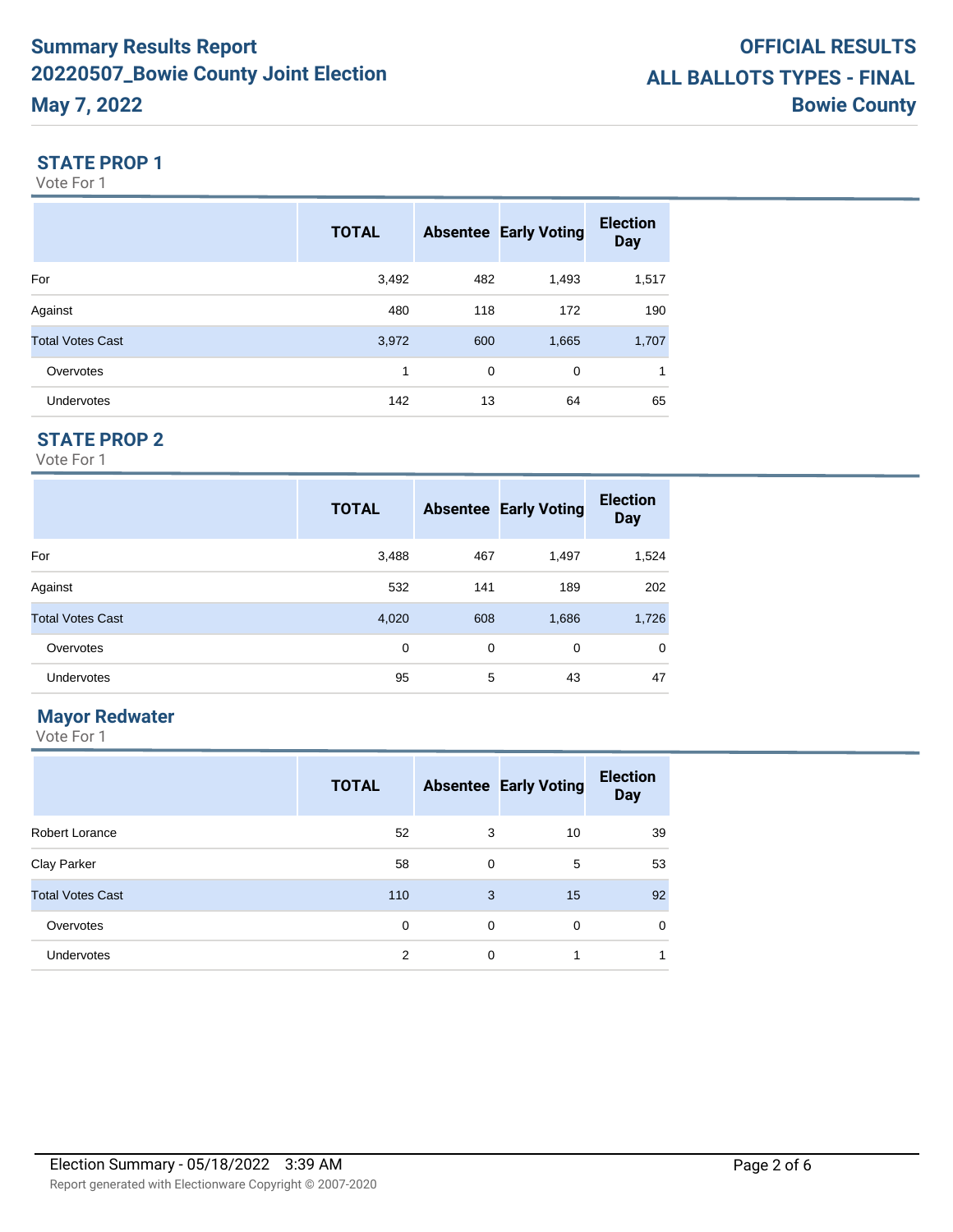#### **Council Member Place 4 Redwater**

Vote For 1

|                         | <b>TOTAL</b> |          | <b>Absentee Early Voting</b> | <b>Election</b><br><b>Day</b> |
|-------------------------|--------------|----------|------------------------------|-------------------------------|
| Ronald Starkey          | 97           | 3        | 11                           | 83                            |
| <b>Total Votes Cast</b> | 97           | 3        | 11                           | 83                            |
| Overvotes               | 0            | 0        | 0                            | $\mathbf 0$                   |
| Undervotes              | 15           | $\Omega$ | 5                            | 10                            |

#### **Mayor Hooks**

Vote For 1

|                         | <b>TOTAL</b> |    | <b>Absentee Early Voting</b> | <b>Election</b><br><b>Day</b> |
|-------------------------|--------------|----|------------------------------|-------------------------------|
| Marc Reiter             | 69           | 11 | 15                           | 43                            |
| <b>Total Votes Cast</b> | 69           | 11 | 15                           | 43                            |
| Overvotes               | 0            | 0  | 0                            | 0                             |
| Undervotes              | 17           |    | 6                            | 10                            |

## **Council Member Hooks**

|                         | <b>TOTAL</b> |    | <b>Absentee Early Voting</b> | <b>Election</b><br><b>Day</b> |
|-------------------------|--------------|----|------------------------------|-------------------------------|
| Janet Stoker            | 56           | 8  | 12                           | 36                            |
| Vicki Murchison         | 28           | 4  | 9                            | 15                            |
| <b>Total Votes Cast</b> | 84           | 12 | 21                           | 51                            |
| Overvotes               | 0            | 0  | 0                            | 0                             |
| Undervotes              | 2            | 0  | 0                            | 2                             |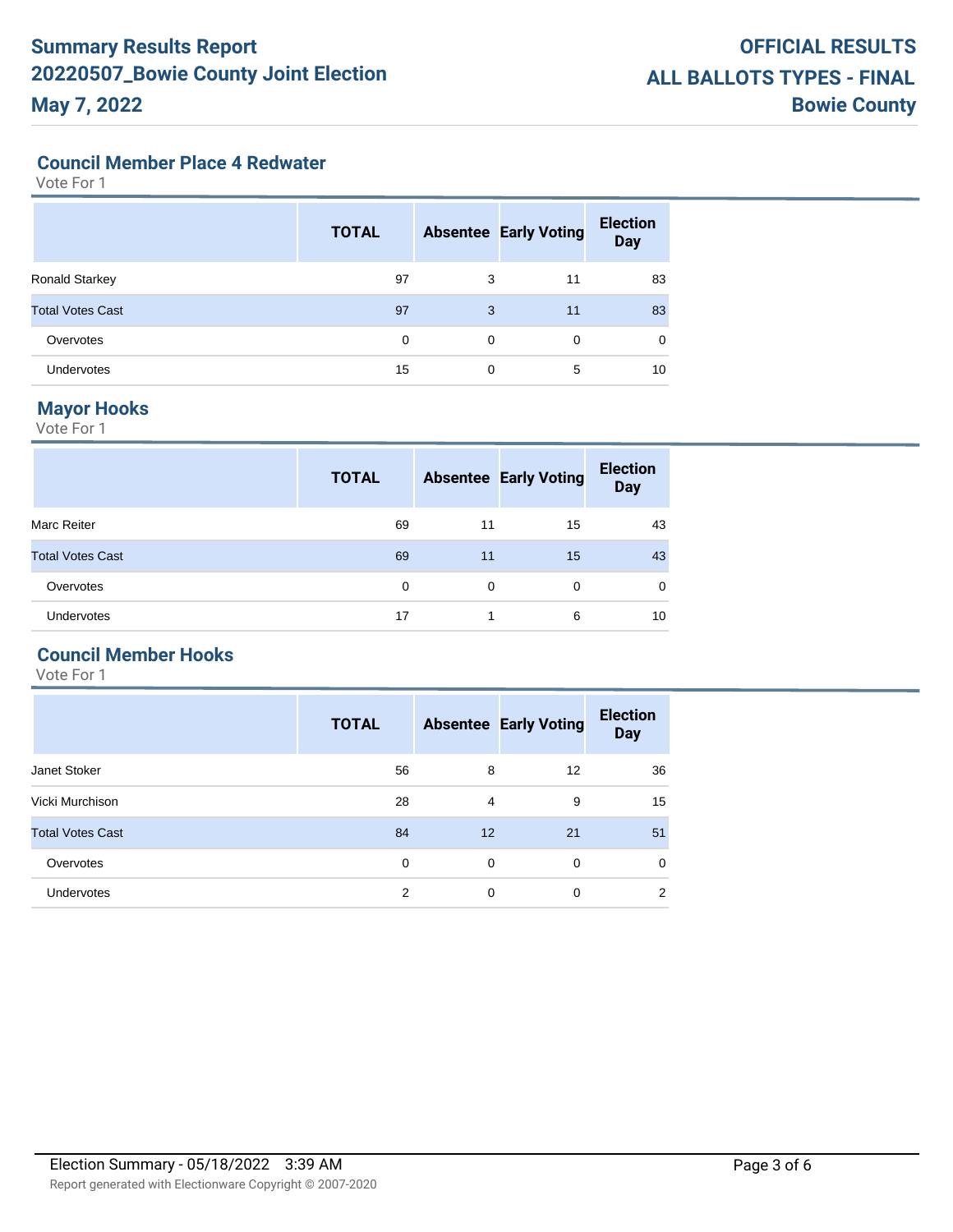### **Trustee Place 1 RWISD**

Vote For 1

|                         | <b>TOTAL</b> |    | <b>Absentee Early Voting</b> | <b>Election</b><br><b>Day</b> |
|-------------------------|--------------|----|------------------------------|-------------------------------|
| Clint Duncan            | 186          | 10 | 41                           | 135                           |
| Rodney Bonner           | 164          | 14 | 38                           | 112                           |
| <b>Total Votes Cast</b> | 350          | 24 | 79                           | 247                           |
| Overvotes               | 0            | 0  | 0                            | $\mathbf 0$                   |
| <b>Undervotes</b>       | 28           | 2  | 9                            | 17                            |

# **Trustee Place 2 RWISD**

Vote For 1

|                         | <b>TOTAL</b> |          | <b>Absentee Early Voting</b> | <b>Election</b><br><b>Day</b> |
|-------------------------|--------------|----------|------------------------------|-------------------------------|
| Sarah Robinson          | 317          | 17       | 76                           | 224                           |
| <b>Total Votes Cast</b> | 317          | 17       | 76                           | 224                           |
| Overvotes               | 0            | $\Omega$ | 0                            | 0                             |
| Undervotes              | 61           | 9        | 12                           | 40                            |

### **Trustee Place 3 RWISD**

|                         | <b>TOTAL</b> |          | <b>Absentee Early Voting</b> | <b>Election</b><br><b>Day</b> |
|-------------------------|--------------|----------|------------------------------|-------------------------------|
| <b>Brad Rosiek</b>      | 308          | 17       | 74                           | 217                           |
| <b>Total Votes Cast</b> | 308          | 17       | 74                           | 217                           |
| Overvotes               | $\Omega$     | $\Omega$ | $\Omega$                     | $\mathbf 0$                   |
| Undervotes              | 70           | 9        | 14                           | 47                            |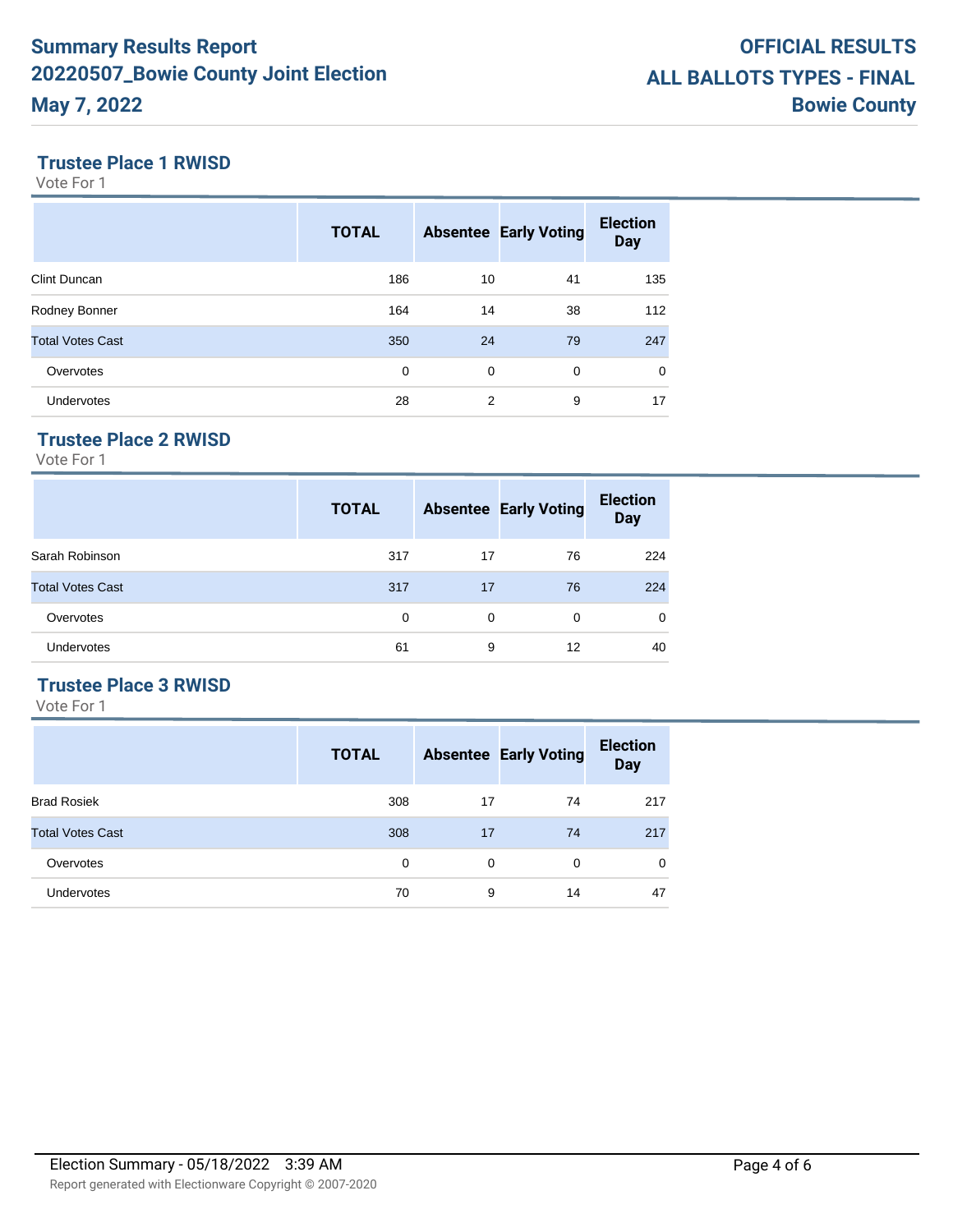#### **Trustees NBISD**

Vote For 3

|                                 | <b>TOTAL</b>   |    | <b>Absentee Early Voting</b> | <b>Election</b><br><b>Day</b> |
|---------------------------------|----------------|----|------------------------------|-------------------------------|
| Paula Williams                  | 299            | 29 | 143                          | 127                           |
| Welda Cox                       | 285            | 29 | 146                          | 110                           |
| Write-In Totals                 | 239            | 27 | 87                           | 125                           |
| Write-In: Jerry Lynn Davis, Jr. | 132            | 17 | 44                           | 71                            |
| Write-In: Dusty Henslee         | 100            | 10 | 38                           | 52                            |
| Not Assigned                    | $\overline{7}$ | 0  | 5                            | 2                             |
| <b>Total Votes Cast</b>         | 823            | 85 | 376                          | 362                           |
| Overvotes                       | 0              | 0  | 0                            | 0                             |
| <b>Undervotes</b>               | 770            | 77 | 368                          | 325                           |

## **Mayor New Boston**

Vote For 1

|                         | <b>TOTAL</b> |          | <b>Absentee Early Voting</b> | <b>Election</b><br><b>Day</b> |
|-------------------------|--------------|----------|------------------------------|-------------------------------|
| Ron Humphrey            | 223          | 26       | 102                          | 95                            |
| <b>Total Votes Cast</b> | 223          | 26       | 102                          | 95                            |
| Overvotes               | $\Omega$     | $\Omega$ | $\Omega$                     | 0                             |
| Undervotes              | 99           |          | 51                           | 41                            |

# **Council Member Pl 2 New Boston**

|                         | <b>TOTAL</b> |          | <b>Absentee Early Voting</b> | <b>Election</b><br><b>Day</b> |
|-------------------------|--------------|----------|------------------------------|-------------------------------|
| Don Evans               | 208          | 23       | 103                          | 82                            |
| <b>Total Votes Cast</b> | 208          | 23       | 103                          | 82                            |
| Overvotes               | $\Omega$     | $\Omega$ | 0                            | 0                             |
| Undervotes              | 114          | 10       | 50                           | 54                            |